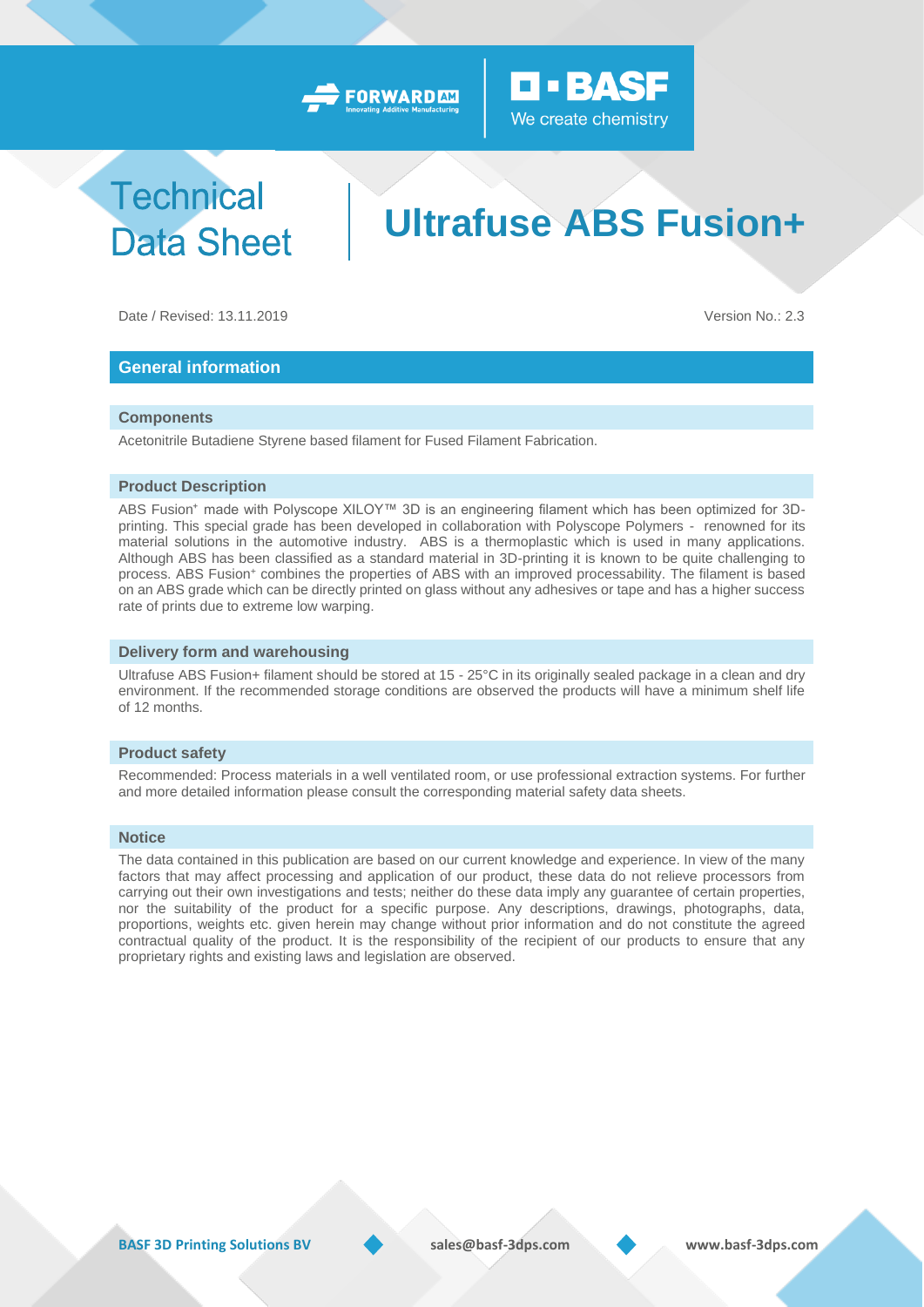| <b>Recommended 3D-Print processing parameters</b> |                               |  |  |  |  |
|---------------------------------------------------|-------------------------------|--|--|--|--|
| Nozzle Temperature                                | $240 - 260$ °C / 464 - 500 °F |  |  |  |  |
| <b>Build Chamber Temperature</b>                  | $\overline{\phantom{a}}$      |  |  |  |  |
| <b>Bed Temperature</b>                            | $100 - 120$ °C / 212 - 248 °F |  |  |  |  |
| <b>Bed Material</b>                               | Glass*                        |  |  |  |  |
| Nozzle Diameter                                   | $\geq 0.4$ mm                 |  |  |  |  |
| <b>Print Speed</b>                                | $40 - 80$ mm/s                |  |  |  |  |

| <b>Drying Recommendations</b>                    |                                                           |
|--------------------------------------------------|-----------------------------------------------------------|
| Drying recommendations to<br>ensure printability | 60 °C in a hot air dryer or vacuum oven for 4 to 16 hours |

Please note: To ensure constant material properties the material should always be kept dry.

| <b>General Properties</b>           |                                                                            | <b>Standard</b> |
|-------------------------------------|----------------------------------------------------------------------------|-----------------|
| <b>Printed Part Density</b>         | 1075 kg/m <sup>3</sup> /67.1 lb/ft <sup>3</sup>                            | ISO 1183-1      |
|                                     |                                                                            |                 |
| <b>Thermal Properties</b>           |                                                                            | <b>Standard</b> |
| HDT at 1.8 MPa                      | 71 °C / 160 °F                                                             | <b>ISO 75-2</b> |
| HDT at 0.45 MPa                     | 91 °C / 196 °F                                                             | <b>ISO 75-2</b> |
| <b>Glass Transition Temperature</b> | 114 °C / 237 °F                                                            | ISO 11357-2     |
| Melt Volume Rate                    | 10.0 cm <sup>3</sup> /10 min / 0.61 in <sup>3</sup> /10 min (250 °C, 5 kg) | <b>ISO 1133</b> |